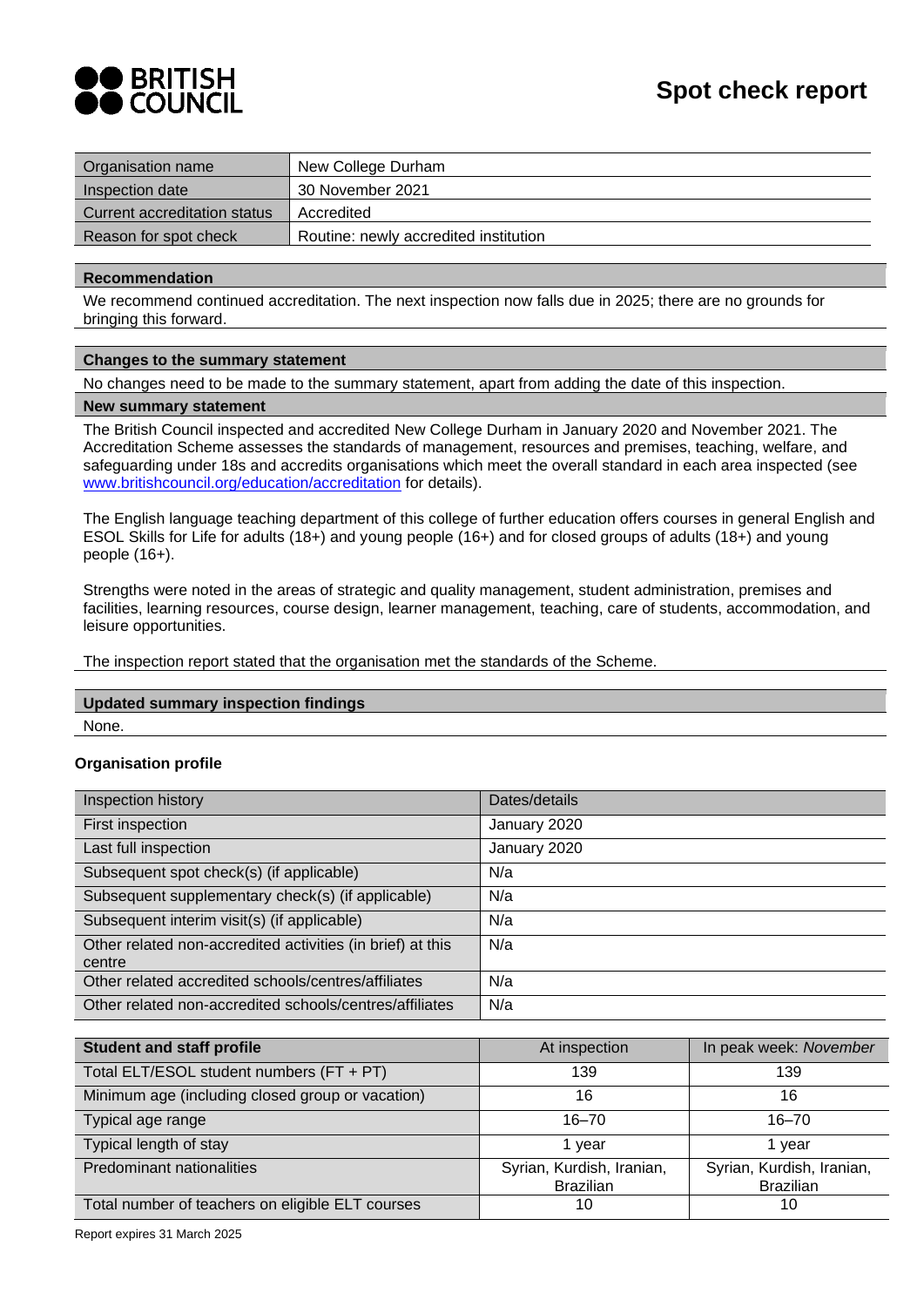| Total number of managers including academic    |  |
|------------------------------------------------|--|
| Total number of administrative/ancillary staff |  |

| <b>Premises profile</b>     |                                   |
|-----------------------------|-----------------------------------|
| Address of main site        | Framwellgate Moor, Durham DH1 5ES |
| Additional sites in use     | N/a                               |
| Additional sites not in use | N/a                               |
| Sites inspected             | Framwellgate Moor                 |
|                             |                                   |

# **Introduction**

## **Background**

The English Language Centre (ELC) is part of New College Durham (NCD). It was first inspected and accredited in in January 2020 and this was a routine spot check inspection of a newly accredited provider.

#### **Preparation**

The inspector was sent relevant documents and viewed the college website in advance. She spoke to the ELC curriculum manager (ELCCM) prior to the inspection to check the availability of key staff, and to manage practical and technical aspects of the inspection as it was to be conducted remotely. The college was aware in advance of the week in which the spot check would take place, and the actual day was confirmed the night before, together with an outline programme for the inspection.

#### **Programme and persons present**

The inspection took half a day. It began at 10.30 and finished at 16.30, with a break in proceedings caused by technical issues. The inspector had meetings with the ELCCM and the homestay recruitment and accommodation officer. Brief focus groups were held with teachers and students, although the students' meeting was unfortunately cut short because of technical issues. A live video tour of the school premises was carried out, and a range of documents was checked and discussed. The inspector conducted a brief round-up session with the ELCCM before concluding the spot check inspection.

#### **Findings**

#### **Management**

The college has been restructured since the last inspection, and a new principal and deputy principal appointed. All schools have been reconfigured, and the ELC now comes under Sixth Form, ELC, Sport and Uniformed Services, the head of which school is also a new appointment since the last inspection. The ELC team remains relatively stable. The ELCCM has responsibility for ESOL and EFL, and manages a team of teachers, each of which is also a course leader for their class. The ELC is integrated into wider college systems, including human resources, and supported by college staff as required. Signed contracts, copies of qualifications and references were seen for the two newly recruited teachers.

The restructuring has not negatively affected the ELC; rather it is perceived as a positive change, particularly since all three new senior appointments are felt to be very interested in and supportive of the work of the centre. Communications remain robust and effective, and systems for continuing improvement, drawing on student feedback collected in a wide variety of ways, as well as other sources, remain in place.

During lockdown periods in the past 18 months, the centre was able to maintain its full ESOL provision by moving to online tuition, although EFL numbers were very low throughout. The ELC has submitted a self-evaluation for online provision. Currently, all classes are back to face-to-face teaching, with online used as a back-up where students are unable to attend in person. There are plans to offer online EFL programmes in the future.

Student administration is handled locally or through the international office, depending on the course involved. Students clearly receive ample information and advice in making their course choices.

College publicity has been rebranded since the last inspection. Information on the ELC is in a downloadable document on the main website, and covers all relevant criteria.

#### **Premises and resources**

There have been no significant changes to the premises, which are of a high standard and well maintained with good facilities, since the last inspection. At the time of the spot check some building works were taking place on the college campus; these will lead to improvements. The ELC now has four designated classrooms. Large screens in each classroom facilitate hybrid classes where one or more students join online if unable to attend in person.